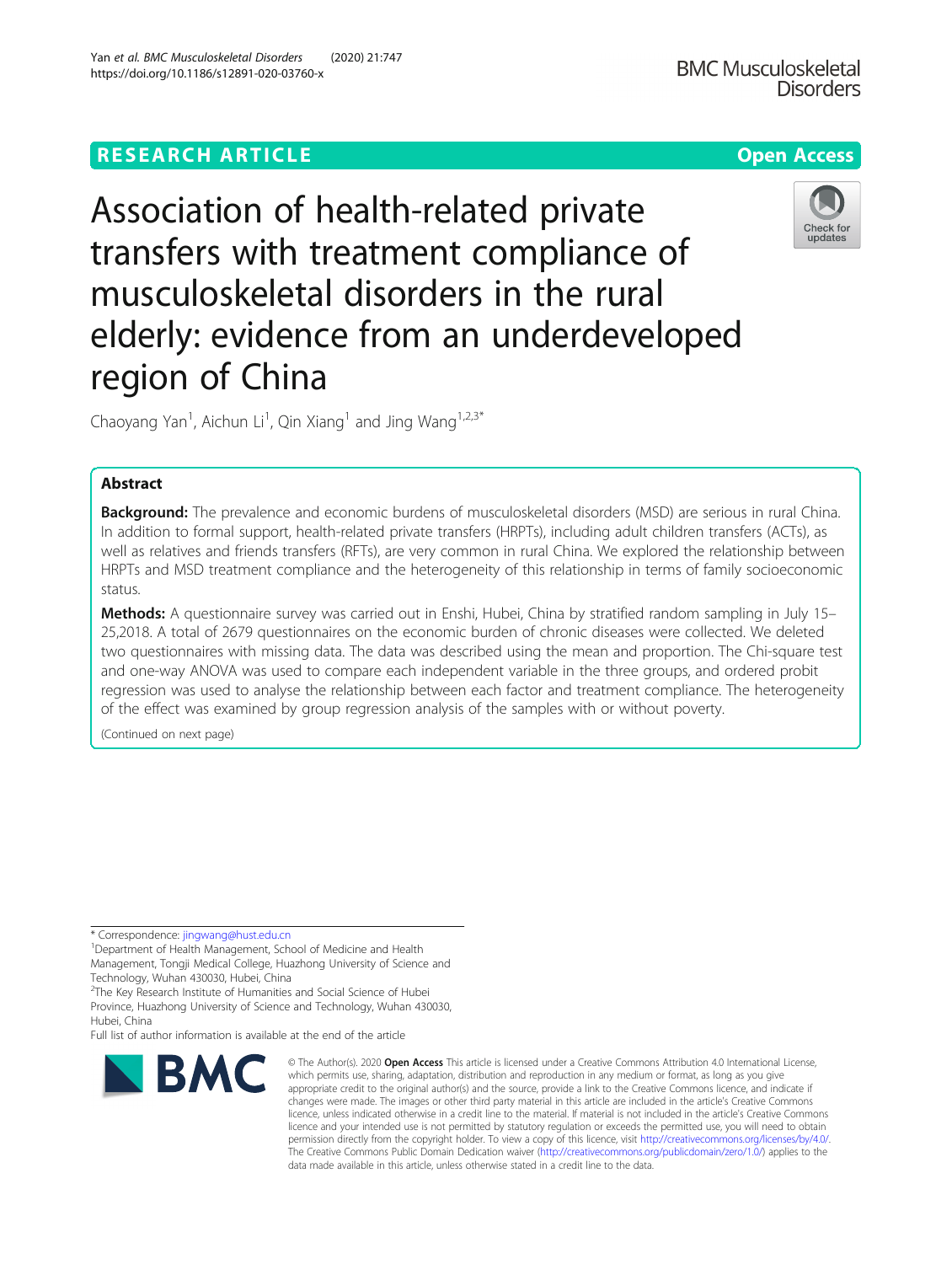# (Continued from previous page)

Results: In total, 853 samples with MSD were included in the analysis. The age was 70.27 ± 6.97 (mean +/− sd) years old, and the ADL was  $11.64 \pm 0.12$ , with more respondents being female (56.15%), partnered (73.51%), primary school educated (45.96%), working (57.91%), feeling poor in health (55.69%), lived alone or with a spouse (54.75%). Respondents with both ACTs and RFTs had better treatment compliance, and this was significant only in poor populations ( $p < 0.05$ ). Under the same HRPTs' condition, respondents who more compliant with MSD treatment were female ( $p < 0.01$ ), had primary school education ( $p < 0.05$ ), has self-reported poor ( $p < 0.01$ ) and very poor ( $p <$ 0.05) health, had a high level of physical disability  $(p < 0.01)$ , and were living with their children and grandchildren  $(p < 0.05)$ . Respondents with more chronic diseases had poorer treatment compliance  $(p < 0.05)$ .

**Conclusions:** Only those in poverty who both have ACTs and RFTs are likely to have better treatment compliance for MSD. Promoting a culture of filial piety and fostering harmonious interpersonal relationships, policies that focus on groups that lack social support, and general formal support are essential for sustained access to treatment for MSD.

Keywords: Health-related private transfers, Treatment compliance of musculoskeletal disorders, Poverty, Underdeveloped region of China

# Background

Musculoskeletal disorders (MSD) are a series of chronic musculoskeletal system diseases, including the common rheumatoid arthritis (RA), lumbar disc herniation, osteoarthritis, gout, low back pain, neck pain, and other muscle and bone injuries. The prevalence of MSD is extremely common worldwide and it is estimated that the number of people suffering from MSD reached 1.31 billion in 2017, which is nearly one-fifth of the world's population [\[1](#page-7-0)]. In rural China, the prevalence of MSD is about 40.3%, which is higher than that of urban areas (34.3%), ranking second only to circulatory diseases (156.8%) [[2\]](#page-7-0). According to the fifth national health service survey of China in 2013, the prevalence of RA among the elderly in rural areas ranked fifth among chronic diseases, which is also higher than that of the elderly in urban areas [\[3](#page-7-0)].

MSD affect patients' quality of life and cause great direct and indirect economic burden. The Global Burden of Disease Study 2017 estimates that the agestandardised disability-adjusted life year rate of MSD was as high as 1720.5 (per 100,000 population) [\[4](#page-7-0)]. In China, the years with disability for MSD reached 1774, ranking first among the leading causes of disability [\[5](#page-7-0)]. The average cost of hospitalisation for lumbar disc herniation was 9233.3 yuan in 2018  $[2]$  $[2]$ . That year, the adjusted consumer price index (CPI) poverty line was 3535 yuan. A study on the economic burden of RA patients in China pointed out that the indirect financial burden of RA patients was \$492.88 (± \$1739.74) per patient per year, and the intangible costs for patients was \$20,396.30  $(\pm$  \$31,145.10) [\[6](#page-7-0)].

Because MSD need frequent rehabilitation care and medication [\[7](#page-7-0)], factors linked with treatment compliance are worthy of examination. Adherence has been defined as: "the extent to which a person's behaviour … corresponds with agreed recommendations from a healthcare provider" [[8\]](#page-7-0). According to Kolt and colleagues, treatment compliance for MSD may encompass treatment attendance, concordance to physician's advice, and undertaking of prescribed exercises [[9\]](#page-7-0). Formal support, which has been shown to have a strong relationship with treatment compliance  $[10, 11]$  $[10, 11]$  $[10, 11]$ . Patients with RA who participated in patient support programs (help with medical expenses, nursing support, etc.) had a significant 14% reduction in drug discontinuation compared to the control group [\[12\]](#page-8-0). Compliance with biologic therapies for RA significantly decreased with increased weekly out-of-pocket payments and a higher proportion of therapy costs paid by patients [[13](#page-8-0)]. However, patients with MSD are mostly elderly and have mo-bility difficulties [[14\]](#page-8-0), thus, general social support is likely necessary to promote MSD treatment compliance.

Health-related private transfers (HRPTs) as a means of social support, including not only from adult children (ACTs), but also from friends and relatives (RFTs), may affect treatment compliance of MSD [[15,](#page-8-0) [16](#page-8-0)]. This may be due to several reasons. For one, private transfers still offer important financial support for the elderly in rural regions, especially in China [\[17](#page-8-0)]. Even if the social medical insurance achieves universal population coverage and rural residents are universally covered by social medical insurance, from the original New Cooperative Medical Scheme to the Urban-Rural Resident Basic Medical Insurance, the effective reimbursement rate is only 60% [\[18\]](#page-8-0). For another reason, family support is very important for the rural elderly, especially because of certain aspects of traditional Chinese culture, which emphasises filial piety and complex interpersonal networks [[19](#page-8-0), [20\]](#page-8-0). Therefore, it is possible for ACTs and RFTs to reduce the financial burden of MSD and improve treatment compliance to a certain extent.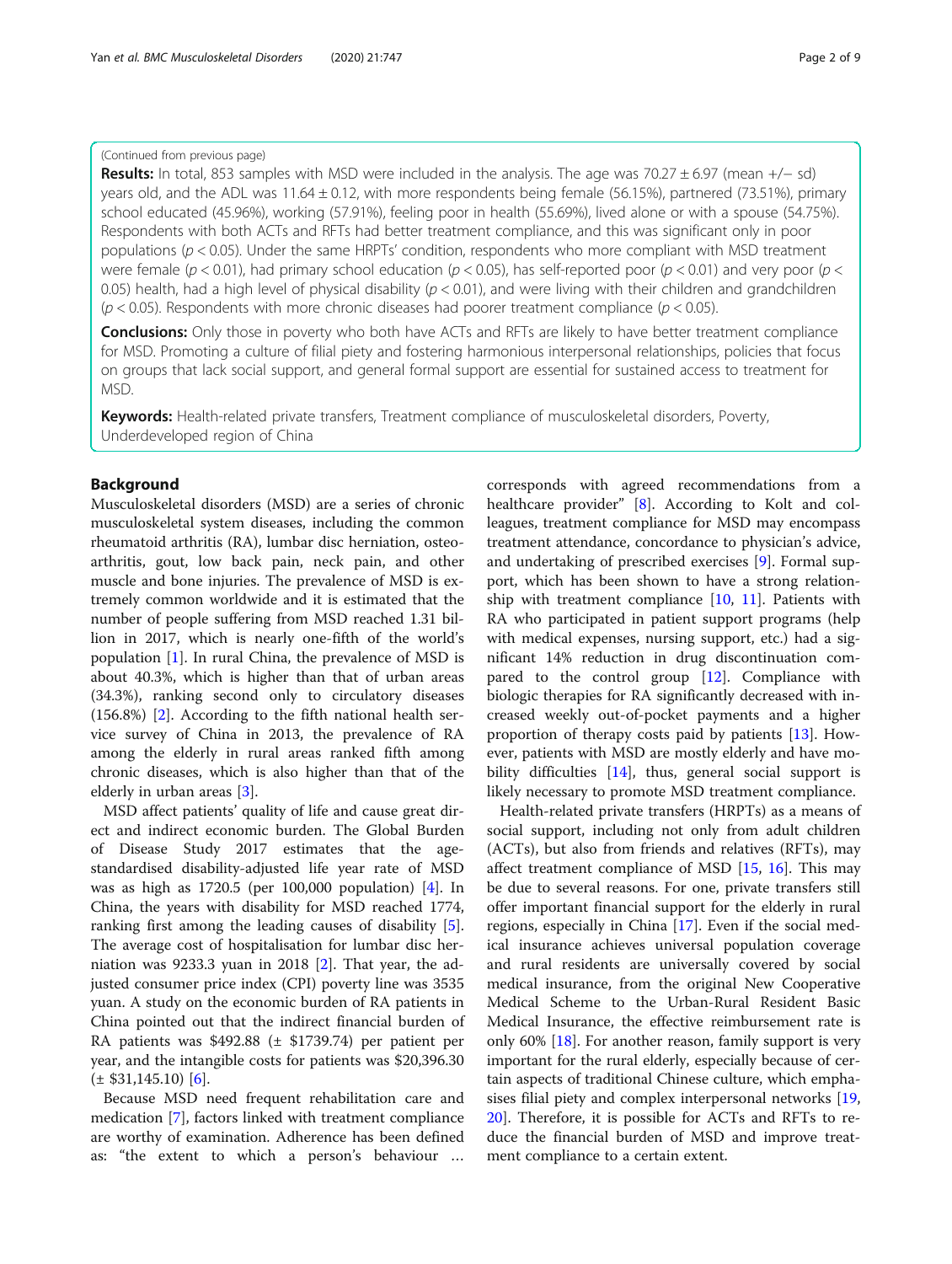China's current poverty line is based on the constant price of 2300 yuan per capita net income in 2011. Those below this standard are poor households, otherwise they are non-poor. This study uses this standard to define poverty. Enshi Tujia and Miao Autonomous Prefecture is located in the remote mountainous area, which is one of the 14 concentrated poverty-stricken areas in China. Therefore, the selected survey areas are representative for China. Our study also has important implications to the less developed regions in the world.

However, with rapid urbanisation and the changing of family structure, private transfers are also changing in rural families [\[21](#page-8-0)]. Thus, the relationship between HRPTs and MSD treatment compliance in rural China deserves investigation. The purpose of this study is: (1) to analyse the relationship between the four types of HRPTs (ACTs only, RFTs only, both, and neither) and MSD treatment compliance, (2) to check the heterogeneity of family socioeconomic conditions in the relationship between private transfer and treatment compliance, and (3) to find other relevant factors affecting MSD treatment compliance under the same HRPTs' conditions.

The study explains the relationship between HRPTs in poor areas and treatment compliance for MSD, which is meaningful for poor areas in China and the world. Because informal support is common not only in rural China, but also in other parts of the world. Studying its effect on musculoskeletal disease treatment compliance has implications for understanding the degree of informal support in poor rural areas and formulating more reasonable and effective medical insurance reimbursement policies.

## Methods

## Sampling process and data collection

From July 15 to 25, 2018, With the assistance of local village doctors, we conducted a questionnaire survey in the rural areas of the Enshi Prefecture, an underdeveloped region of Hubei Province, China, using multi-stage stratified random sampling. Sampling selection was conducted in the surveyed areas in a proportion of one third of the selected towns and villages. Two of Enshi's six counties were chosen at random. Each county has an average of 15 townships and 5 townships are randomly selected. Each township has an average of nine villages, of which three are chosen. A total of 30 villages were selected. According to the matching design of 1:2, 10 poor households and 20 non-poor households were selected from each village.

We interviewed 913 elderly families and collected 2679 questionnaires (including elderly and family members). The subjects of the survey are elderly farmers who are engaged in agricultural work in the past and now.

We found that 948 individuals suffered from MSD. Considering the age at which children become financially independent, we limited the age of respondents to over 55 years old, which eliminated 93 samples. Two samples had missing values regarding poverty, leaving 853 samples for analysis.

Our questionnaire has a standard questionnaire interpretation, and the study design does not involve specialized clinical knowledge (such as diagnosis and treatment regimen). A total of 15 investigators were recruited into our survey. we also provided special training for investigators, focusing on the uneducated population and conducting a pre survey. The investigation has also set up a special quality inspection team to oversee the investigation process and data entry. All respondents were given verbal informed consent, and we conducted an investigation on the premise that they were willing to answer our questions accurately. Therefore, we ensure that the respondents can accurately express their demographic information, physical feelings, and health service utilization.

#### Variables selection and definitions

Table [1](#page-3-0) shows the definition and assignment of variables. In this study, we used the self-reported fourclassification scale to assess MSD treatment compliance (full compliance, most compliance, little compliance, or no compliance). Because there are only seven samples in the third category, we combined the third and fourth categories into one. HRPTs involved four types to compare the impact of transfer payments from different sources (none, ACTs only, RFTs only, or both).

Demographic characteristics are confounding variables that affect compliance with musculoskeletal treatment [[22\]](#page-8-0). Thus, we incorporated gender, age, marital status, education, and work status as covariates. In addition, considering that family socioeconomic conditions directly affect their ability to pay for treatment, we also included family socioeconomic status into covariates. There is a study that pointed out that family-based exercise can prevent MSD [\[23\]](#page-8-0), but in rural China, farmers rarely participate in exercise  $[24]$ . In addition, as far as we know, no related exercise programs aimed at preventing MSD were implemented in the investigation areas. Therefore, the relevant variables are not included. Comorbidity have been identified in previous study as being associated with treatment compliance for MSD, and was therefore included in our study [\[25\]](#page-8-0). Since the ability of daily living (ADL) of the elderly may affect their ability to receive treatment in medical institutions, and the self-rated health (SRH) status also partly reflects the psychological state of the elderly to a certain extent. So these two variables are incorporated into the model. In rural areas, phenomena such as empty nesters and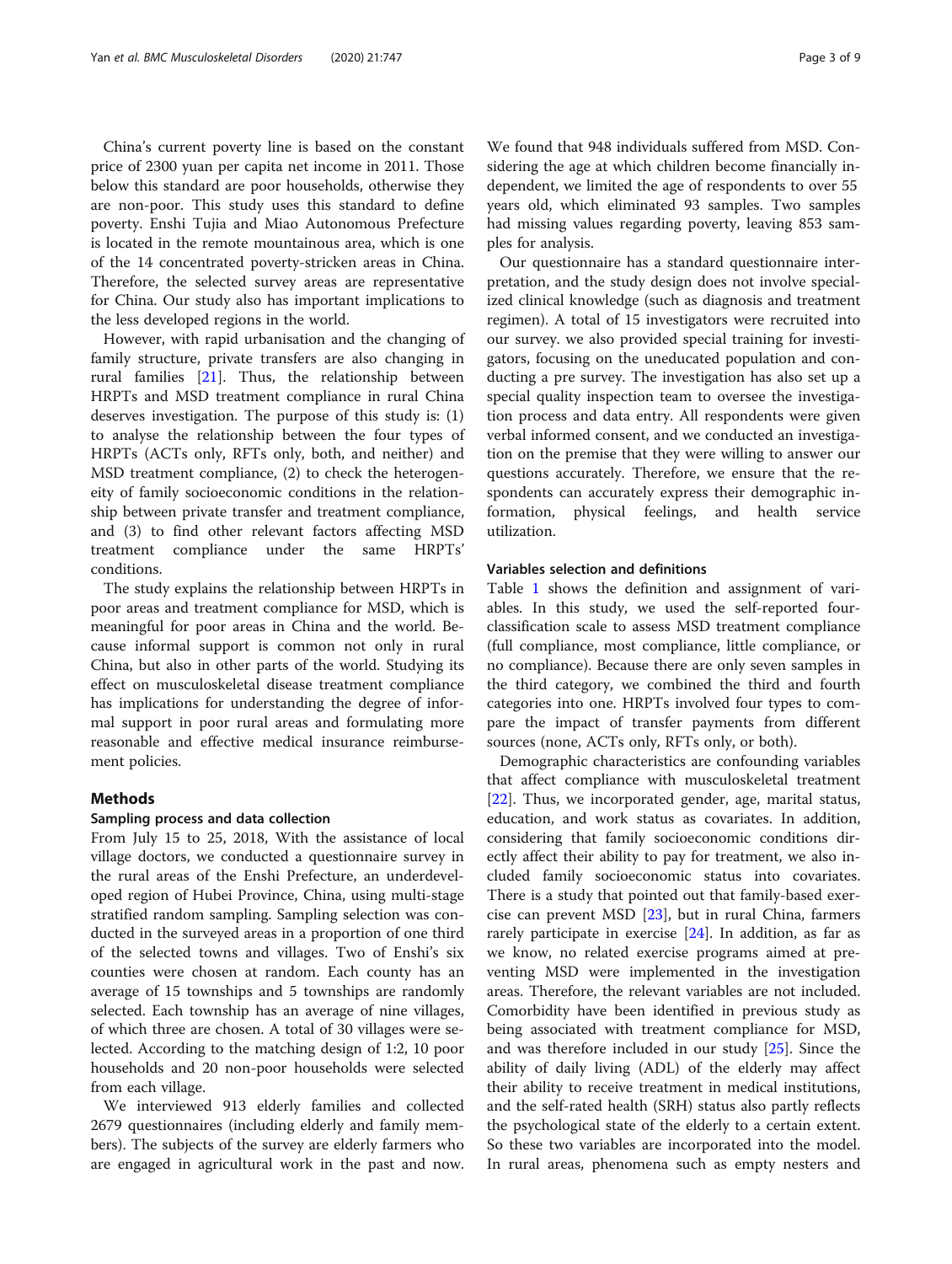| <b>Variables</b>                          | Codes                                                                                                                      | <b>Definitions</b>                                                                                                                   |  |
|-------------------------------------------|----------------------------------------------------------------------------------------------------------------------------|--------------------------------------------------------------------------------------------------------------------------------------|--|
| MSD Treatment<br>compliance               | $1 =$ Full compliance; $2 =$ Most compliance; $3 =$<br>Little compliance or not at all                                     | The degree of self-reported MSD treatment compliance                                                                                 |  |
| Age                                       | Continuous variable                                                                                                        |                                                                                                                                      |  |
| Gender                                    | $1 =$ male: $2 =$ female                                                                                                   |                                                                                                                                      |  |
| Marital status                            | $1 =$ single; $2 =$ partnered                                                                                              |                                                                                                                                      |  |
| Poverty                                   | $1 = Yes$ ; $2 = No$                                                                                                       | Whether the respondent was targeted for poverty alleviation                                                                          |  |
| Job                                       | $1 = Yes: 2 = No$                                                                                                          | Whether the interviewee had a job during the survey                                                                                  |  |
| Duration                                  | Continuous variable                                                                                                        | How many years the respondent had MSD by the time of the survey                                                                      |  |
| Ability of daily life<br>activities (ADL) | Continuous variable                                                                                                        | Whether there was difficulty in ten physical activities, $1 =$ no difficulty, $4 =$<br>total difficulty, the variable range is 10-40 |  |
| <b>HRPTs</b>                              | $1 =$ None; $2 =$ ACTs_only; $3 =$ RFTs_only; $4 =$ Both                                                                   | The status of receiving transfer payments from children and relatives                                                                |  |
| Education                                 | $1 =$ Illiteracy; $2 =$ Primary school; $3 =$ Junior<br>middle school and above                                            |                                                                                                                                      |  |
| Self-rated health<br>(SRH)                | $1 = Good$ ; $2 = general$ ; $3 = poor$ ; $4 = very poor$                                                                  |                                                                                                                                      |  |
| Living arrangements                       | 1 = Living alone or living with spouse; $2 =$ Living<br>with grandchildren<br>$3$ = Living with children and grandchildren | Living arrangements with children and grandchildren                                                                                  |  |
| Comorbidities                             | 1 = One type; 2 = two types; 3 = three types; 4 =<br>Four types or more                                                    | How many types of chronic conditions did the respondent suffer from<br>(including MSD)                                               |  |

<span id="page-3-0"></span>Table 1 Definitions and coding of variables

left-behind children are common, and different living arrangements may receive different levels of support (including treatment costs and emotions), thus affecting treatment compliance. Therefore, the impact of the living arrangements has also been controlled in this study. There are three types of medical insurance in China: new rural cooperative medical system, basic medical insurance for urban employees and basic medical insurance for urban residents. The type of medical insurance in rural areas is the new rural cooperative medical system. In 2011, China has achieved near-universal health insurance coverage with more than 95% of the Chinese population covered by health insurance [[26\]](#page-8-0). And the new rural cooperative medical insurance implement as the municipal-level. Therefore, there is no difference in reimbursement rate in the survey area. Hence, we regarded sample individuals as almost having no difference in health insurance, resulting in the exclusion of this variable from our model.

The questionnaire design and index selection were carried out for several rounds of expert consultation, taking into account the main characteristics of patients and ensuring the content validity.

Village doctors who are familiar with the local environment and the health status of local villagers are invited to do the communication and coordination of the survey and to assist the respondents in explaining the purpose of the survey. Rural physicians also corrected the respondent's apparent recall bias.

#### Statistical methods

Continuous variables are reported as means ± standard deviations. Categorical variables are presented as frequencies (%). One-way ANOVA was used to compare continuous variables, while the Chi-square test was used to compare categorical variables between groups. Ordered probit regression was applied to measure the effects of HRPTs and other potential confounding variables on MSD treatment compliance. The heterogeneity of the effects of HRPTs on treatment compliance was examined by grouping ordered probit regression according to poverty status.

We used the STATA software 13 to calculate the results. Statistical significance was set at  $p$ -value < 0.05.

# Ethical approval

The Ethics Committee of Tongji Medical College, Huazhong University of Science and Technology approved the research proposal (IRB: IORG0003571). All respondents provided informed consent before they were interviewed.

# Results

The four states of health-related transfer payments did not differ significantly between the three categories of treatment compliance for MSD. Table [2](#page-4-0) shows the characteristics of all selected samples and their descriptive statistics results when the sample was grouped according to MSD treatment compliance. The results showed that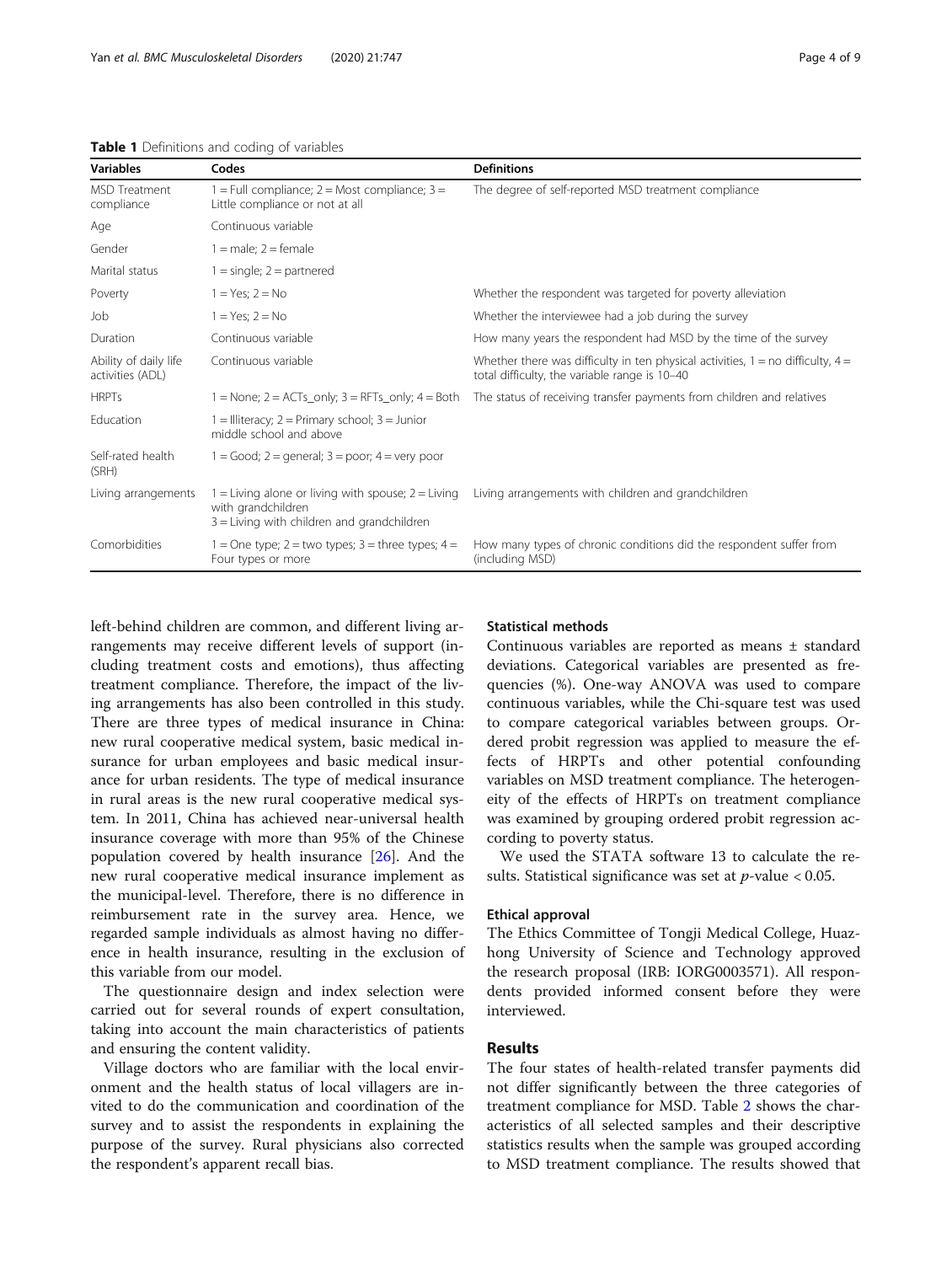| Variables                              | Overall       | <b>Treatment compliance for MSD</b> |               |               | P      |
|----------------------------------------|---------------|-------------------------------------|---------------|---------------|--------|
|                                        |               | Full                                | Most          | Little or No  |        |
| Age (Mean/SD)                          | 70.27 (6.97)  | 70.11 (7.02)                        | 70.23 (6.87)  | 70.75 (7.19)  | 0.666  |
| Gender(n/%)                            |               |                                     |               |               | 0.001  |
| Male                                   | 374 (43.85)   | 199 (62.78)                         | 220 (55.28)   | 60 (43.48)    |        |
| Female                                 | 479 (56.15)   | 118 (37.22)                         | 178 (44.72)   | 78 (56.52)    |        |
| Duration (Mean/SD)                     | 11.56 (10.24) | 11.15 (9.02)                        | 11.48 (10.23) | 12.76 (12.64) | 0.299  |
| ADL (Mean/SD)                          | 11.64(0.12)   | 12.23 (0.23)                        | 11.31(0.17)   | 11.22 (0.27)  | < 0.01 |
| Comorbidities(n/%)                     |               |                                     |               |               | 0.014  |
| One type                               | 147 (17.23)   | 67 (21.14)                          | 65 (16.33)    | 67 (21.14)    |        |
| Two types                              | 246 (28.84)   | 90 (28.39)                          | 122 (30.65)   | 90 (28.39)    |        |
| Three types                            | 256 (30.01)   | 78 (24.61)                          | 124 (31.16)   | 78 (24.61)    |        |
| Four types or more                     | 204 (23.92)   | 82 (25.87)                          | 87 (21.86)    | 82 (25.87)    |        |
| Marital status(n/%)                    |               |                                     |               |               | 0.025  |
| Single                                 | 226 (26.49)   | 97 (42.92)                          | 88 (38.94)    | 41 (18.14)    |        |
| Partnered                              | 627 (73.51)   | 220 (35.09)                         | 310 (49.44)   | 97 (15.47)    |        |
| Education(n/%)                         |               |                                     |               |               | 0.029  |
| Illiteracy                             | 306 (35.87)   | 112 (35.33)                         | 151 (37.94)   | 43 (31.16)    |        |
| Primary school                         | 392 (45.96)   | 158 (49.84)                         | 176 (44.22)   | 58 (42.03)    |        |
| Junior middle school and above         | 155 (18.17)   | 47 (14.83)                          | 71 (17.84)    | 31 (26.81)    |        |
| Job(n/%)                               |               |                                     |               |               | 0.64   |
| Yes                                    | 494 (57.91)   | 187 (58.99)                         | 232 (58.29)   | 75 (54.35)    |        |
| No                                     | 359 (42.09)   | 130 (41.01)                         | 166 (41.71)   | 63 (45.65)    |        |
| SRH (n/%)                              |               |                                     |               |               | 0.197  |
| Good                                   | 61(7.15)      | 13 (21.31)                          | 34 (55.74)    | 14 (22.95)    |        |
| General                                | 170 (19.93)   | 63 (37.06)                          | 76 (44.71)    | 31 (18.24)    |        |
| Poor                                   | 475 (55.69)   | 184 (38.74)                         | 221 (46.53)   | 70 (14.74)    |        |
| Very poor                              | 147 (17.23)   | 57 (38.78)                          | 67 (45.58)    | 23 (15.65)    |        |
| Poverty(n/%)                           |               |                                     |               |               | 0.001  |
| Yes                                    | 423 (49.59)   | 183 (43.26)                         | 179 (42.32)   | 61 (14.42)    |        |
| No                                     | 430 (50.41)   | 134 (31.16)                         | 219 (50.93)   | 77 (17.91)    |        |
| Living arrangements(n/%)               |               |                                     |               |               | 0.264  |
| Living alone or living with wife       | 467 (54.75)   | 159 (50.16)                         | 226 (56.78)   | 82 (59.42)    |        |
| Living with grandchildren              | 125 (14.65)   | 50 (15.77)                          | 59 (14.82)    | 16 (11.59)    |        |
| Living with children and grandchildren | 261 (30.6)    | 108 (34.07)                         | 113 (28.39)   | 40 (28.99)    |        |
| $HRPTs(n/\%)$                          |               |                                     |               |               | 0.282  |
| None                                   | 336 (39.39)   | 117 (36.91)                         | 152 (38.19)   | 67 (48.55)    |        |
| ACTs_only                              | 247 (28.96)   | 91 (28.71)                          | 122 (30.65)   | 34 (24.64)    |        |
| RFTs_only                              | 117 (13.72)   | 44 (13.88)                          | 57 (14.32)    | 16 (11.59)    |        |
| Both                                   | 153 (17.94)   | 65 (20.5)                           | 67 (16.83)    | 21 (15.22)    |        |

# <span id="page-4-0"></span>Table 2 Characteristics of selected samples and results of univariate analysis

Age, Duration, Comorbidity, and ADL used one-way ANOVA, while the other variables used the Chi-square test

the average age of the selected samples was  $70.27 \pm 6.97$ years, the average duration of MSD was 11.56 ± 10.24 years, and the average ADL was  $11.64 \pm 0.12$ . A greater proportion of respondents were: female (56.15%), partnered (73.51%), primary school educated (45.96%), had a job (57.91%), felt poor in health (55.69%), lived alone or with his wife (54.75%), had no HRPTs (39.39%), and not in poverty (50.41%). Gender, activities of daily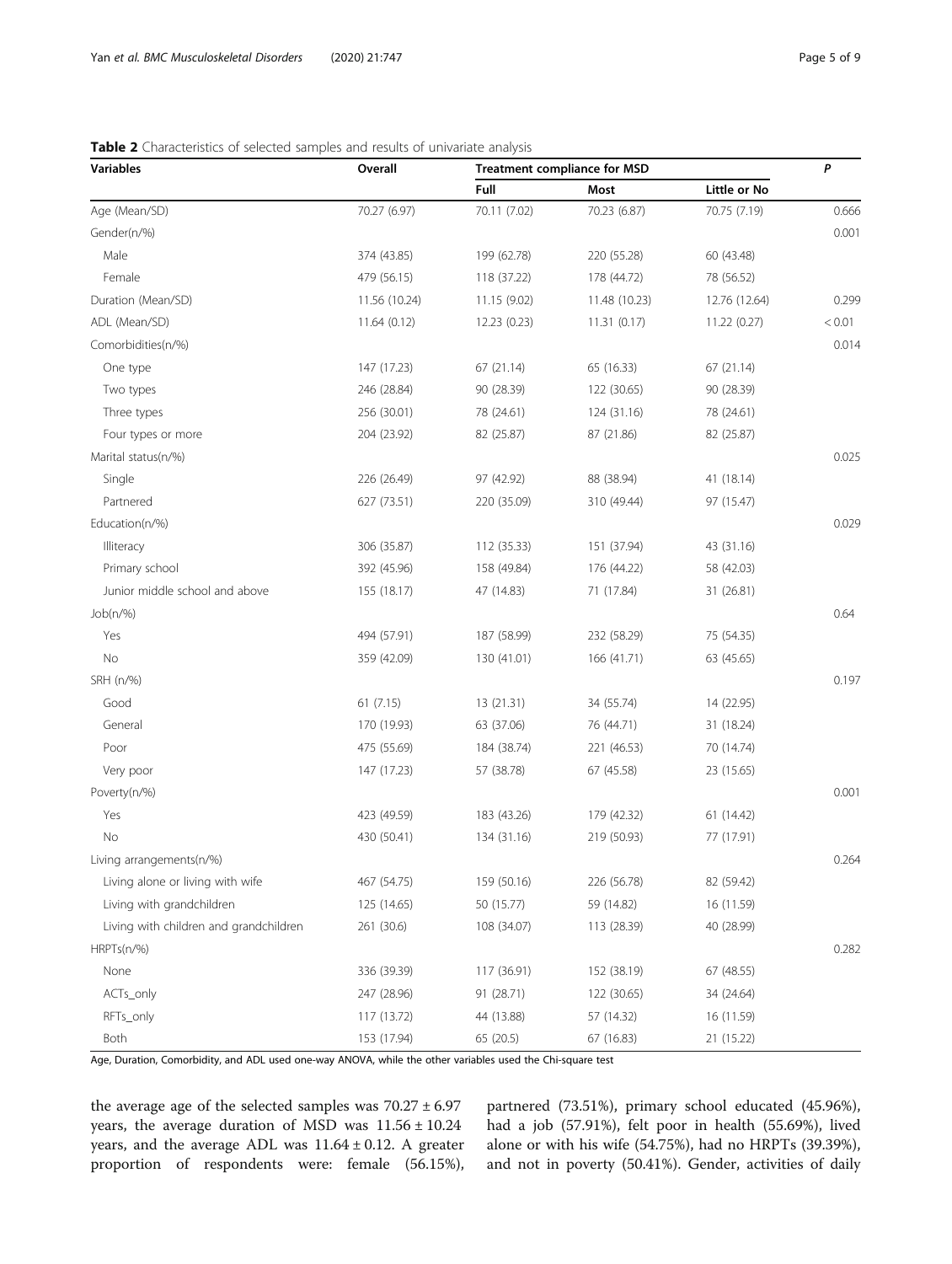living (ADL), comorbidities, marital status, education, and poverty differed significantly between full compliance, most compliance, and little or no compliance groups.

Only the elderly with both ACTs and RFTs showed better treatment compliance than those without HRPTs. In addition, we found that the effect was only significant among the poor. Table 3 shows the ordered probit regression results of the effects of each independent variable on MSD treatment compliance. In model 1, which included all selected samples, females and those with primary education had better treatment compliance than males and those who were illiterate, respectively. Elderly in poverty were more compliant than those who were not and the lower the SRH status, the better the treatment compliance. However, when a disability was involved, treatment compliance was improved when the handicap was greater. On the contrary, those with more chronic diseases had poorer treatment compliance. Elderly who lived with their children and grandchildren had better treatment compliance than those who lived alone or with their wives, and elderly with two types of transfer payment had better treatment compliance than those without any private transfers. In model 2, which only included the poverty sample, respondents with both ACTs and RFTs had better treatment compliance than those without any transfers. Model 3 shows the results of the non-poor sample. The effects of HRPTs on treatment compliance with MSD was not significant.

Table 3 Ordered probit results of HRPTs on the MSD treatment compliance

|                                                             | Model1              | Model <sub>2</sub> | Model3             |
|-------------------------------------------------------------|---------------------|--------------------|--------------------|
| Age                                                         | 0.006(0.007)        | 0.008(0.010)       | 0.000(0.010)       |
| Gender (Ref: Male)                                          | $-0.296***$ (0.087) | $-0.271**$ (0.128) | $-0.390***(0.124)$ |
| Marital status (Ref: Single)                                | 0.057(0.098)        | 0.218(0.134)       | $-0.177(0.149)$    |
| Poverty (Ref: Yes)                                          | $0.238***$ (0.080)  |                    |                    |
| Job (Ref: Yes)                                              | 0.077(0.090)        | $-0.028(0.127)$    | 0.150(0.132)       |
| Duration                                                    | 0.006(0.004)        | $0.012**$ (0.006)  | $-0.000$ (0.006)   |
| ADL                                                         | $-0.034***(0.012)$  | $-0.040**$ (0.016) | $-0.031*(0.018)$   |
| HRPTs (Ref: None)                                           |                     |                    |                    |
| ACTs_only                                                   | $-0.117(0.097)$     | $-0.163(0.140)$    | $-0.093(0.138)$    |
| RFTs_only                                                   | $-0.092(0.124)$     | 0.000(0.176)       | $-0.190(0.179)$    |
| <b>Both</b>                                                 | $-0.240**$ (0.114)  | $-0.407**$ (0.170) | $-0.072(0.157)$    |
| Education (Ref: Illiteracy)                                 |                     |                    |                    |
| Primary school                                              | $-0.206**$ (0.094)  | $-0.291**$ (0.137) | $-0.132(0.137)$    |
| Junior middle school and above                              | 0.097(0.125)        | 0.191(0.191)       | 0.060(0.176)       |
| SRH (Ref: Good)                                             |                     |                    |                    |
| General                                                     | $-0.329*(0.171)$    | 0.001(0.287)       | $-0.624***(0.219)$ |
| Poor                                                        | $-0.436***(0.160)$  | $-0.413(0.268)$    | $-0.482**$ (0.205) |
| Very poor                                                   | $-0.425**$ (0.183)  | $-0.281(0.290)$    | $-0.554**$ (0.250) |
| Living arrangements (Ref: Living alone or living with wife) |                     |                    |                    |
| Living with grandchildren                                   | $-0.177(0.118)$     | $-0.247(0.171)$    | $-0.167(0.172)$    |
| Living with children and grandchildren                      | $-0.194**$ (0.092)  | $-0.177(0.128)$    | $-0.232*(0.136)$   |
| Comorbidity (Ref: One type)                                 |                     |                    |                    |
| Two types                                                   | $0.276**$ (0.122)   | $0.347*(0.194)$    | 0.203(0.161)       |
| Three types                                                 | $0.547***$ (0.124)  | $0.440**$ (0.189)  | $0.632***(0.170)$  |
| Four types or more                                          | $0.343**$ (0.135)   | $0.360*(0.205)$    | $0.336*(0.187)$    |
| /cut1                                                       | $-0.446(0.619)$     | $-0.374(0.901)$    | $-1.937**$ (0.875) |
| /cut2                                                       | 0.950(0.619)        | 0.952(0.901)       | $-0.432(0.871)$    |
| Obs.                                                        | 853                 | 423                | 430                |
| Pseudo R <sup>2</sup>                                       | 0.047               | 0.056              | 0.052              |

Standard errors are in brackets

Model 1 contains all selected samples, model 2 contains only poor samples, and model 3 contains only non-poor samples

\*\*\*  $p < 0.01$ , \*\*  $p < 0.05$ , \*  $p < 0.1$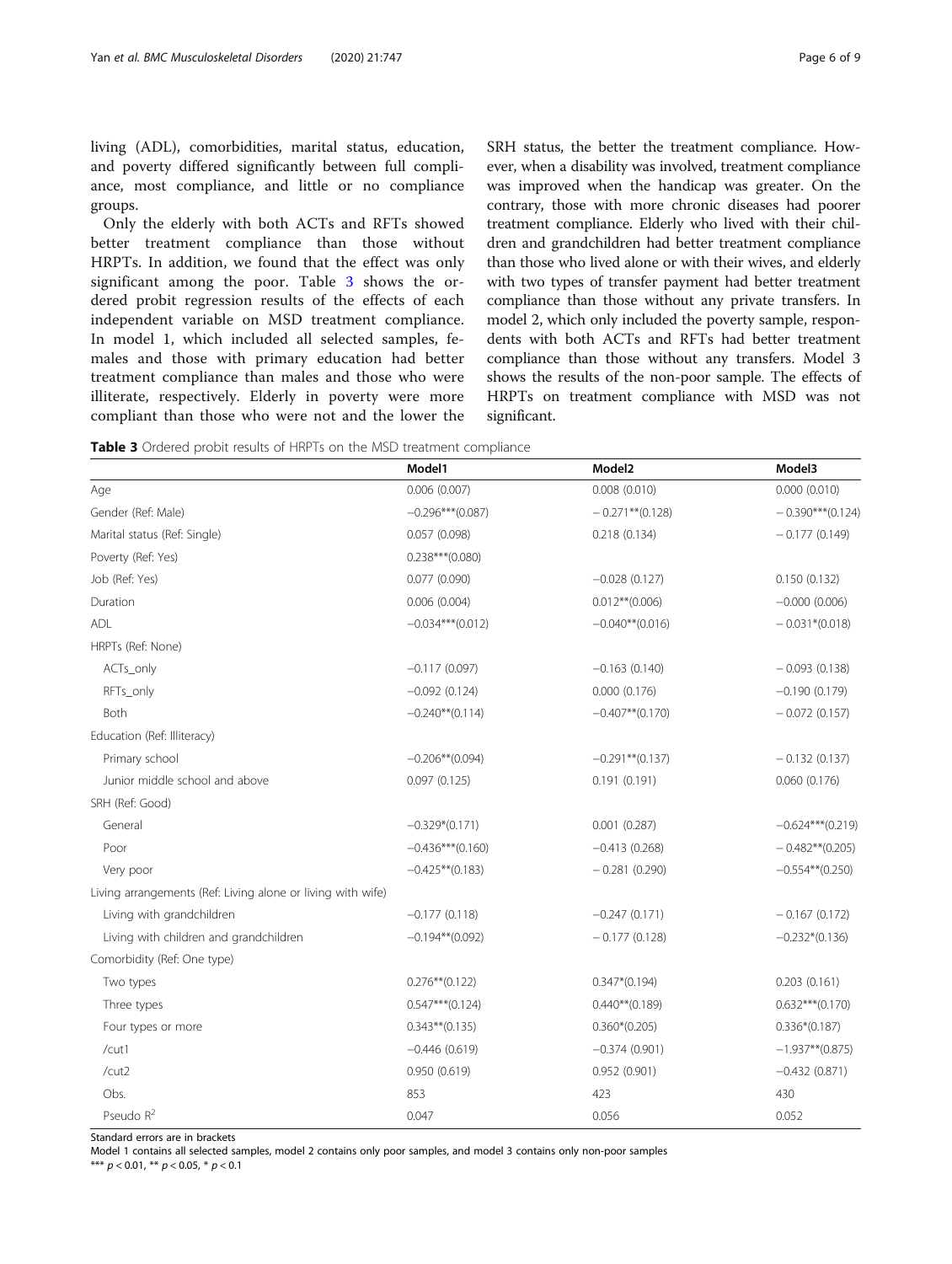# **Discussion**

Through the analysis of the effects of HRPTs and other variables on the MSD treatment compliance, we found that only the elderly with both ACTs and RFTs had better treatment compliance than those with no private transfers. Furthermore, we found that this effect was only significant among the poor. In addition, we also found that gender, education, SRH, ADL, comorbidities, and living arrangements also significantly affected MSD treatment compliance.

Elderly in poverty with both ACTs and RFTs had better treatment compliance, which may be related to the degree of social support and the status of work. Social support has been pointed out in a review to be related to treatment compliance with MSD. Text message-based social support intervention has been proved to be related to the treatment compliance of MSD [[27](#page-8-0), [28](#page-8-0)]. Our study suggested that HRPTs were associated with MSD. Respondents had two types of private transfers, which indicated that they benefited substantially from the culture of filial piety on one hand and that they had relatively rich interpersonal relationships and social networks on the other [[29](#page-8-0), [30\]](#page-8-0). Private transfers, from both inside and outside the family, enabled them to have more financial, emotional, and therapeutic support.

People in rural areas have higher labour participation with poorer individuals eager to obtain more income. Thus, poor people, even with MSD, tend to comply with treatment to maintain their work efficiency. One study points out that in rural China, older people with fewer family assets are more involved in labour [\[31](#page-8-0)]. Moreover, rural labour mostly involves manual labour. Therefore, in order to retain work, poor people will likely have better treatment compliance. Elderly from non-poor families face less economic pressure and rarely engage in long-term manual labour and HRPTs are more likely to occur during specific festivals, as it shows a form of courtesy and sympathy, but less likely to occur when paying for treatment. Thus, HRPTs may be used to treat other life-threatening diseases or may be used for leisure and entertainment. That was also why those with a higher level of disability maintained better treatment compliance.

In the case of the same transfer payment, treatment compliance was better in females. This may be due to the possibility that women are less tolerant of pain than men [\[32](#page-8-0)]. Respondents with primary education had better treatment compliance than those who were illiterate. This is likely because individuals who are literate have better health literacy, which is consistent with relevant studies [\[25](#page-8-0)]. Respondents with poorer perceived health status were more likely to continue treatment, thus, respondents with poorer SRH were more likely to comply. Respondents who lived with their children and grandchildren were more compliant than those who lived alone or with their wives. This may be due to the increase in medication and ongoing treatment reminders, as well as emotional support.

However, under the same transfer conditions, it seems unusual for the elderly with more chronic diseases to have poorer treatment compliance. A previous study have also shown that the comorbidity is associated with a higher likelihood of non-adherence to MSD, which is consistent with our findings [[25\]](#page-8-0). One reason that may account for our research result is that, compared to other diseases, MSD is not one that requires urgent treatment. People with comorbidities generally require multiple medications, which could have undesirable side effects, such as impacts on their mood, which may make them feel uncomfortable and frustrated. This can make them less inclined to seek treatment for other chronic conditions, such as MSD, as they may find it hard to tolerate any more medication or long-term physical therapy [[7\]](#page-7-0). Because MSD are not regarded as life-threatening [[2\]](#page-7-0), those with more than two types of chronic diseases tend to pay less attention to MSD treatment.

Our study revealed the relationship between HRPTs other than formal support (health insurance, welfare policies, etc.) and treatment compliance for MSD. Only those in poverty who had two kinds of private transfers were likely to have better treatment compliance. Therefore, it is meaningful to promote filial piety culture and promote harmonious interpersonal relationship. Formal policy benefits and financial transfers should also focus on groups with low informal transfers (such as those with fewer social networks and lack of filial cultural support). These all have implications for promoting equitable access to health care for MSD. However, with the development of urbanization, the interpersonal network in rural areas tends to weaken [[21](#page-8-0)]. This suggests that although responders with two types of private transfers may have better treatment compliance for MSD, such HRPTs may not replace formal support completely. General welfare policies in poverty area are also needed.

#### Limitations

This study is characterised by several limitations. The first is that the study did not subdivide MSD and only studied a specific pattern. This is because the respondent's MSD are all self-reported, and there is no relevant medical record data to provide. Although all the residents included in our study have been told by doctors that they have musculoskeletal diseases, our survey objects are residents and lack of professional clinical knowledge, so it is difficult to accurately report the specific categories of MSD. Therefore, we included patients who were able to accurately report their own categories and patients who reported their own symptoms. Currently,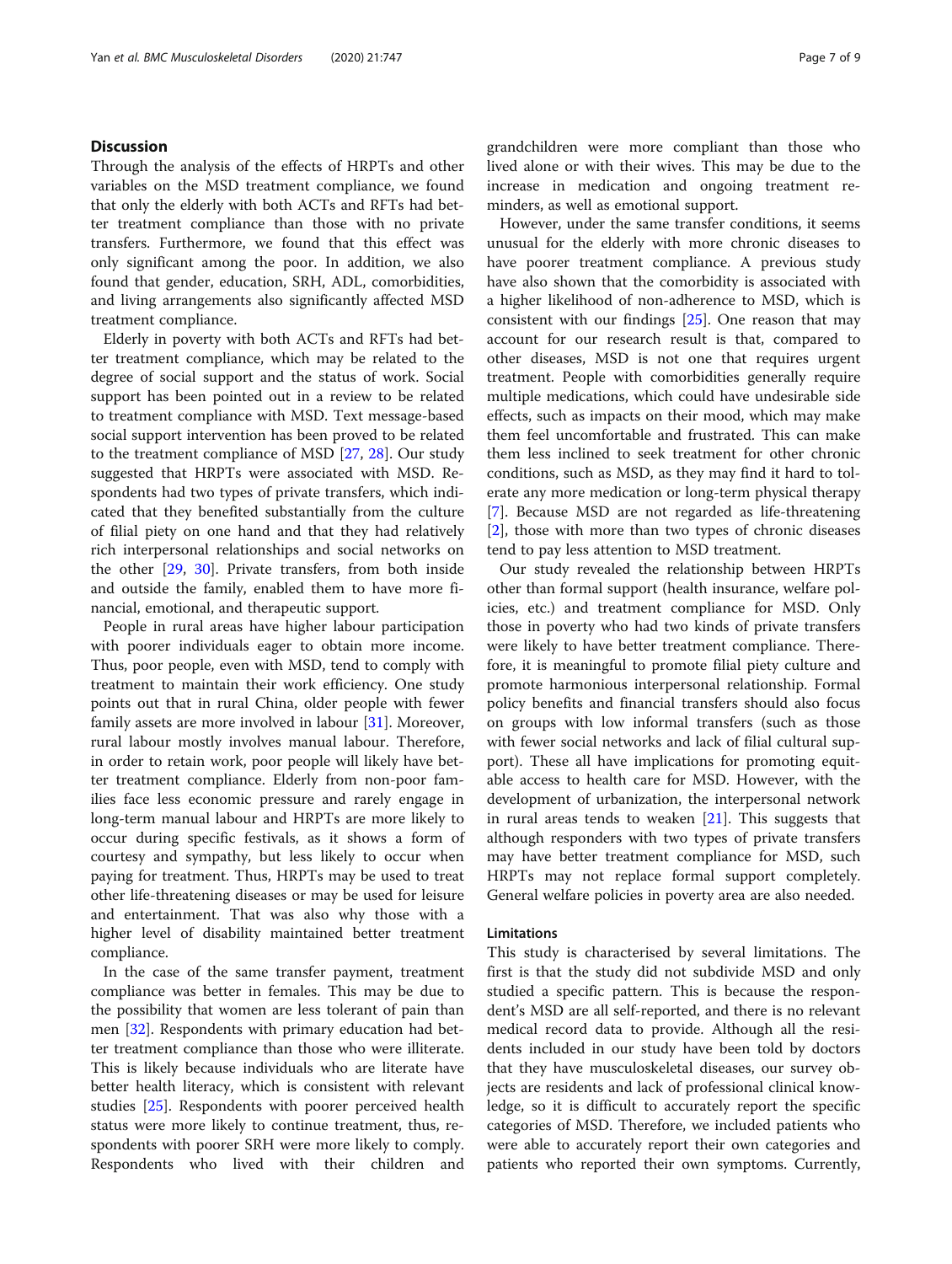<span id="page-7-0"></span>there are two common approaches – using administrative data to calculate the Medication possession ratio (MPR) [\[33](#page-8-0)–[35\]](#page-8-0) and using questionnaires and scales, such as the 5-item Medication Adherence Compliance Report Scale (MARS-5) or the 4- or 8-item Morisky Medication Adherence Compliance Scale (MMAS) [[36](#page-8-0)– [38\]](#page-8-0). Due to the lack of medical records and the need for multiple treatments for MSD, these two methods of calculating treatment compliance are not applicable.

Secondly, our research did not focus on the effect of the changes in the costs required for MSD treatment compliance. Our research only focused on the association of four HRPTs types on MSD treatment compliance.

Lastly, our study is a cross-sectional study that illustrates the relationship between HRPTs and treatment compliance for MSD. Any related dynamic effects require further study of longitudinal data.

# Conclusions

It is important to promote a culture of filial piety and promote harmonious interpersonal relationships. Formal policy benefits and financial transfers should focus on groups with fewer informal transfers. These are conducive to the promotion of continuous treatment of musculoskeletal diseases. Health-related private transfers may not completely replace formal support. General welfare policies in poor areas are also necessary.

#### Supplementary Information

The online version contains supplementary material available at [https://doi.](https://doi.org/10.1186/s12891-020-03760-x) [org/10.1186/s12891-020-03760-x](https://doi.org/10.1186/s12891-020-03760-x).

Additional file 1. Health poverty risk identification questionnaire for rural elderly.

#### Abbreviations

MSD: Musculoskeletal disorders; HRPTs: Health-related private transfers; ACTs: Adult children transfers; RFTs: Relatives and friends transfers; RA: Rheumatoid arthritis; ADL: Ability of daily life activities; SRH: Self-rated health

#### Acknowledgments

This study is a population-based survey, and we thank all the respondents who volunteered to participate in the study.

#### Authors' contributions

CY conceived the idea and wrote framework and manuscript of the paper. AI and QX collected and sorted the data. JW critically revised the paper. The author(s) read and approved the final manuscript.

#### Funding

The research was supported by: (1) Research on multi-dimension risk identification of health poverty vulnerability of the elderly in rural areas and targeted poverty alleviation strategy, funded by National Science Foundation of China (grant numbers 71673093) (2) Research on multi-dimension risk identification of health poverty of the elderly in rural areas and governance strategy, funded by Humanities and Social Sciences of Ministry of Education Planning Fund (grant numbers 16YJA840013). The funding bodies played no

role in the design of the study and collection, analysis, and interpretation of data and in writing the manuscript.

# Availability of data and materials

The datasets used and/or analysed during the current study are available from the corresponding author on reasonable request.

#### Ethics approval and consent to participate

The Ethics Committee of Tongji Medical College, Huazhong University of Science and Technology approved the research proposal (IRB: IORG0003571). Oral informed consent was obtained from all respondents before the survey. The ethics committee agreed to our procedure because the National Natural Science Foundation of China (NSFC), the funding agency of this study, did not specify the informed consent of the questionnaire survey of non-clinical trials. Secondly, we adopted the general oral notification practice of other similar studies.

#### Consent for publication

Not Applicable.

#### Competing interests

The authors declare that they have no competing interests.

#### Author details

<sup>1</sup>Department of Health Management, School of Medicine and Health Management, Tongji Medical College, Huazhong University of Science and Technology, Wuhan 430030, Hubei, China. <sup>2</sup>The Key Research Institute of Humanities and Social Science of Hubei Province, Huazhong University of Science and Technology, Wuhan 430030, Hubei, China. <sup>3</sup>Institute for Poverty Reduction and Development, Huazhong University of Science and Technology, Wuhan 430030, Hubei, China.

# Received: 6 June 2020 Accepted: 30 October 2020 Published online: 14 November 2020

#### References

- James SL, Abate D, Abate KH, Abay SM, Abbafati C, Abbasi N, et al. Global, regional, and national incidence, prevalence, and years lived with disability for 354 diseases and injuries for 195 countries and territories, 1990–2017: a systematic analysis for the global burden of disease study 2017. Lancet. 2018;392(10159):1789–858.
- 2. Xuegao Z, et al. China health statistics yearbook. Beijing: China Union Medical University Press; 2019 p. 115.
- 3. The Fifth China health service survey. 2020. [http://www.nhc.gov.cn/](http://www.nhc.gov.cn/mohwsbwstjxxzx/s8211/201610/9f109ff40e9346fca76dd82cecf419ce.shtml) [mohwsbwstjxxzx/s8211/201610/9f109ff40e9346fca76dd82cecf419ce.shtml.](http://www.nhc.gov.cn/mohwsbwstjxxzx/s8211/201610/9f109ff40e9346fca76dd82cecf419ce.shtml) Accessed 6 May 2020.
- Kyu HH, Abate D, Abate KH, Abay SM, Abbafati C, Abbasi N, et al. Global, regional, and national disability-adjusted life-years (DALYs) for 359 diseases and injuries and healthy life expectancy (HALE) for 195 countries and territories, 1990–2017: a systematic analysis for the global burden of disease study 2017. Lancet. 2018;392(10159):1859–922.
- 5. Zhou M, Wang H, Zeng X, Yin P, Zhu J, Chen W, et al. Mortality, morbidity, and risk factors in China and its provinces, 1990–2017: a systematic analysis for the global burden of disease study 2017. Lancet. 2019;394(10204):1145– 58.
- 6. Hu H, Luan L, Yang K, Li S-C. Burden of rheumatoid arthritis from a societal perspective: a prevalence-based study on cost of this illness for patients in China. Int J Rheum Dis. 2018;21(8):1572–80.
- 7. Huang L-j, Luo W-j, Zhang K-b, Geng J-h. Efficacy observation on cervical spondylosis of vertebral artery type treated with warm needling and rehabilitation physiotherapy therapy. World J Acupunct Moxibustion. 2012; 22(2):12–6.
- 8. De Geest S, Sabaté E. Adherence to long-term therapies: evidence for action. Eur J Cardiovasc Nurs. 2003;2(4):323.
- 9. Kolt GS, Brewer BW, Pizzari T, Schoo AMM, Garrett N. The sport injury rehabilitation adherence scale: a reliable scale for use in clinical physiotherapy. Physiotherapy. 2007;93(1):17–22.
- 10. Yeam CT, Chia S, Tan HCC, Kwan YH, Fong W, Seng JJB. A systematic review of factors affecting medication adherence among patients with osteoporosis. Osteoporos Int. 2018;29(12):2623–37.